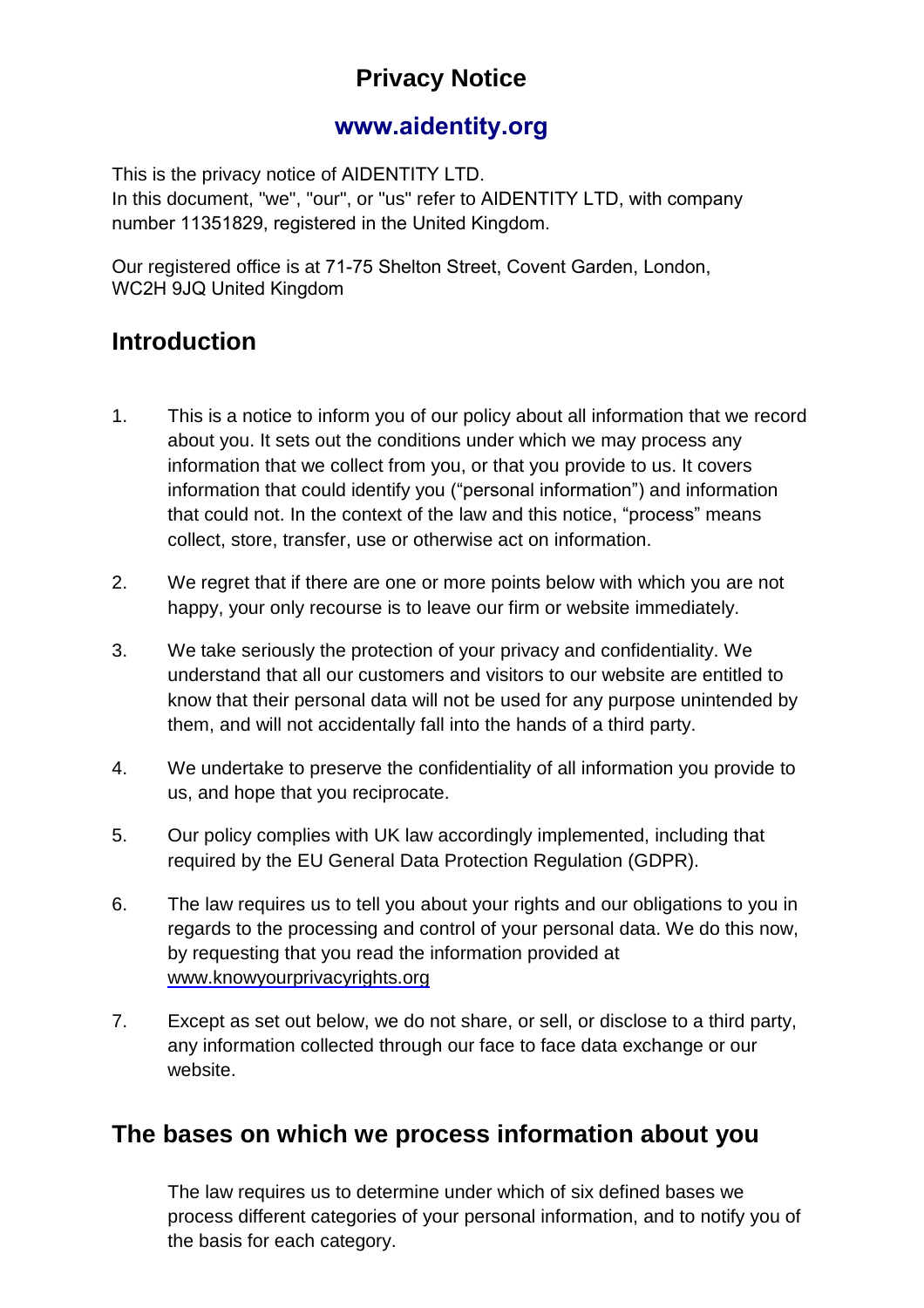If a basis on which we process your personal information is no longer relevant then we shall immediately stop processing your data.

If the basis changes then if required by law we shall notify you of the change and of any new basis under which we have determined that we can continue to process your information.

# **1. Information we process because we have a contractual obligation with you**

When you create an account with us or visit on our website, buy a product or service from us, or otherwise agree to our terms and conditions, a contract is formed between you and us.

In order to carry out our obligations under that contract we must process the information you give us. Some of this information may be personal information.

We may use it in order to:

- 1.1. verify your identity for security purposes
- 1.2. sell products to you
- 1.3. provide you with our services
- 1.4. provide you with suggestions and advice on products, services and how to obtain the most from using our website

We process this information on the basis there is a contract between us, or that you have requested we use the information before we enter into a legal contract.

Additionally, we may aggregate this information in a general way and use it to provide class information, for example to monitor our performance with respect to a particular service we provide. If we use it for this purpose, you as an individual will not be personally identifiable.

We shall continue to process this information until the contract between us ends or is terminated by either party under the terms of the contract.

## **2. Information we process with your consent**

Through certain actions when otherwise there is no contractual relationship between us, such as when you browse our website or ask us to provide you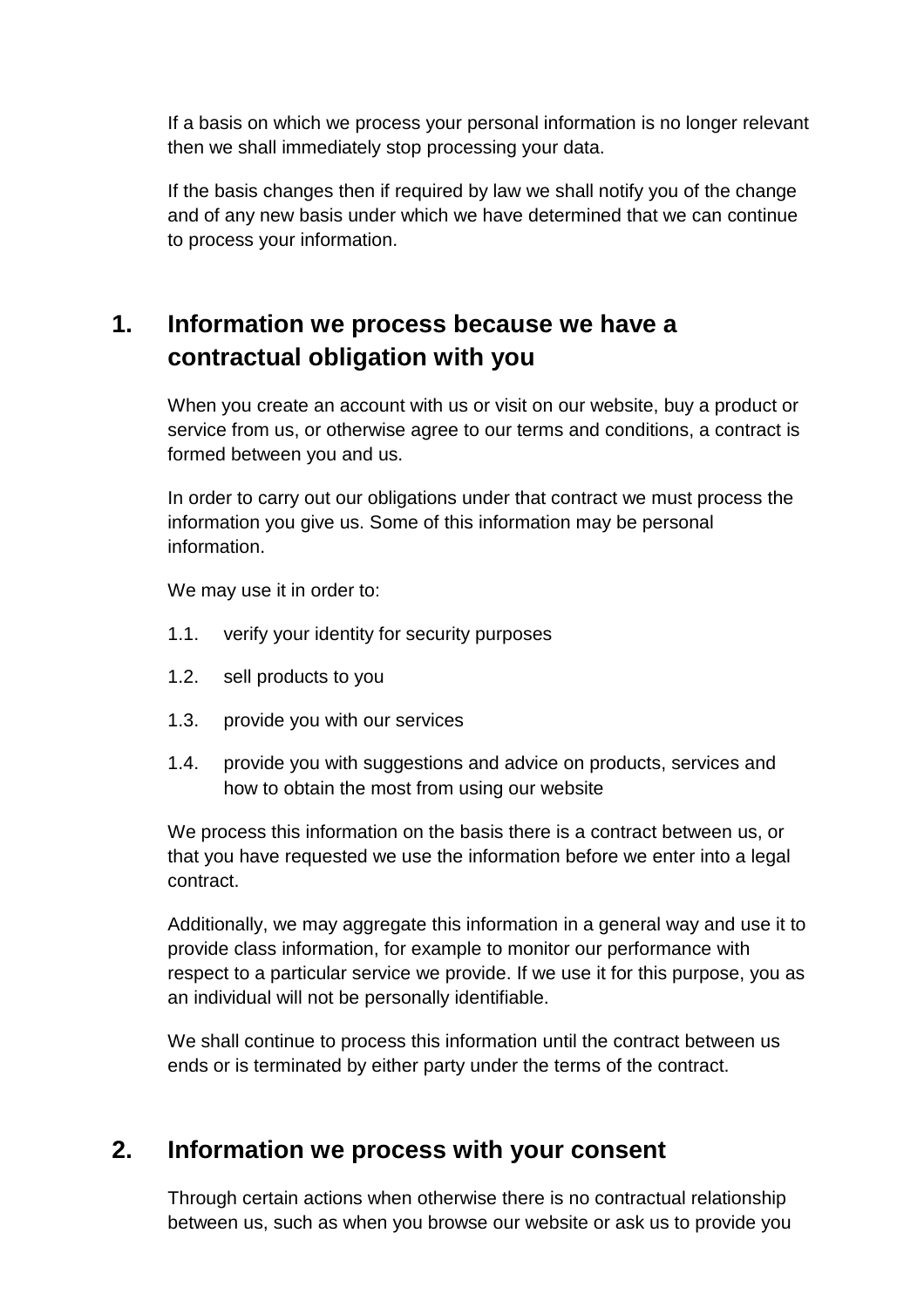more information about our business, including job opportunities and our products and services, you provide your consent to us to process information that may be personal information.

Wherever possible, we aim to obtain your explicit consent to process this information, for example, by asking you to agree to our use of cookies.

Sometimes you might give your consent implicitly, such as when you send us a message by e-mail to which you would reasonably expect us to reply.

Except where you have consented to our use of your information for a specific purpose, we do not use your information in any way that would identify you personally. We may aggregate it in a general way and use it to provide class information, for example to monitor the performance of a particular page on our website.

If you have given us explicit permission to do so, we may from time to time pass your name and contact information to selected associates whom we consider may provide services or products you would find useful.

We continue to process your information on this basis until you withdraw your consent or it can be reasonably assumed that your consent no longer exists.

You may withdraw your consent at any time by instructing us at info@aidentity.org. However, if you do so, you may not be able to use our website or our services further.

# **3. Information we process because we have a legal obligation**

We are subject to the law like everyone else. Sometimes, we must process your information in order to comply with a statutory obligation.

For example, we may be required to give information to legal authorities if they so request or if they have the proper authorisation such as a search warrant or court order.

This may include your personal information.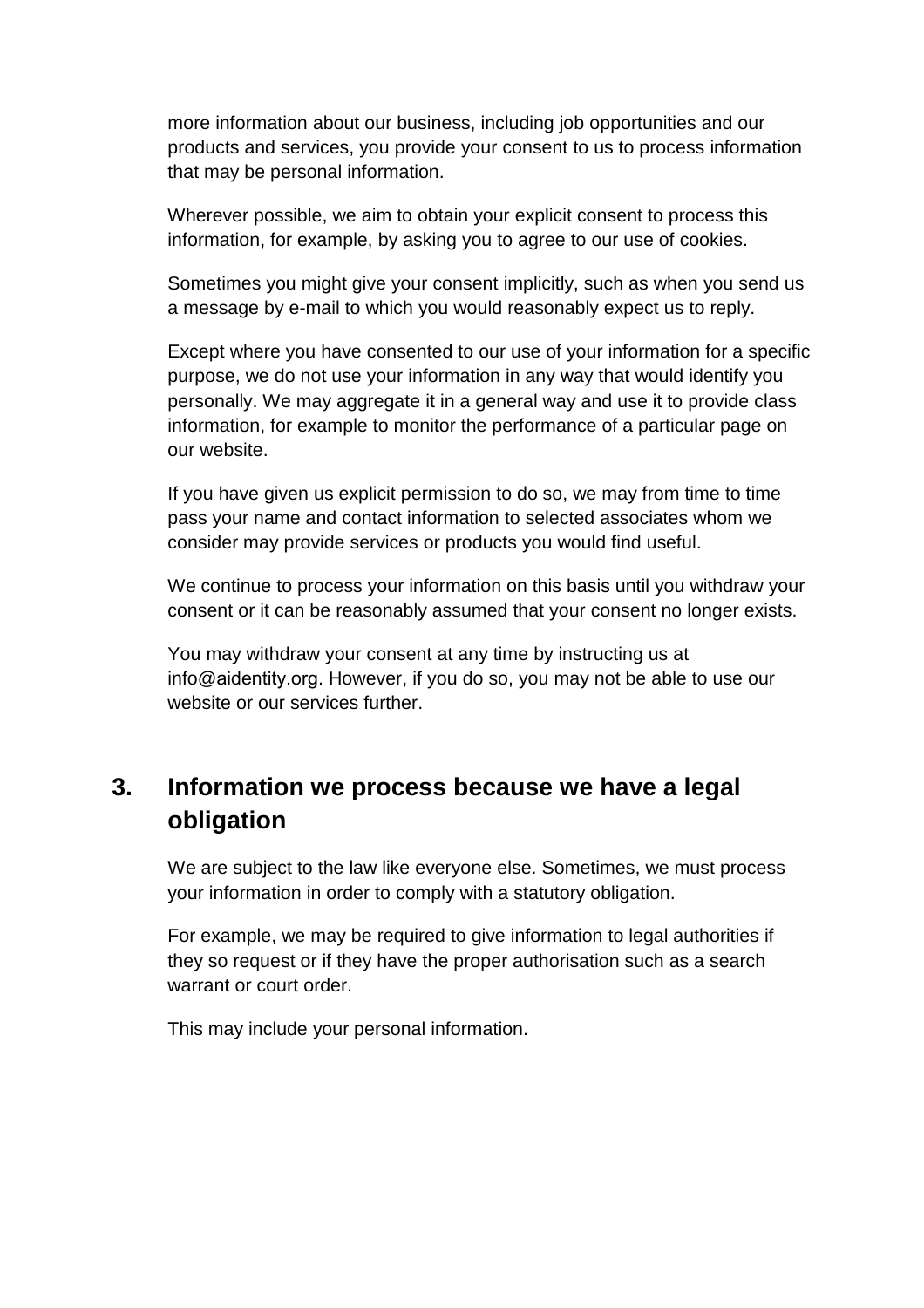## **Specific uses of information you provide to us**

# **4. Information provided on the understanding that it will be shared with a third party**

Our website or in particular third party feeds to our website allows you to post information with a view to that information being read, copied, downloaded, or used by other people.

Examples include:

- 4.1. posting a message our forum
- 4.2. tagging an image
- 4.3. clicking on an icon next to another visitor's message to convey your agreement, disagreement or thanks

In posting personal information, it is up to you to satisfy yourself about the privacy level of every person who might use it.

We do not specifically use this information except to allow it to be displayed or shared.

We do store it, and we reserve a right to use it in the future in any way we decide.

Once your information enters the public domain, we have no control over what any individual third party may do with it. We accept no responsibility for their actions at any time.

Provided your request is reasonable and there is no legal basis for us to retain it, then at our discretion we may agree to your request to delete personal information that you have posted. You can make a request by contacting us at info@aidentity.org.

## **5. Complaints regarding content on our website**

Our website is a publishing medium. Anyone may register and then publish information about himself, herself or some other person.

We attempt to moderate user generated content, but we are not always able to do so as soon as that content is published. In particular our website contains feeds from You Tube, Facebook and Twitter and these mediums are moderated.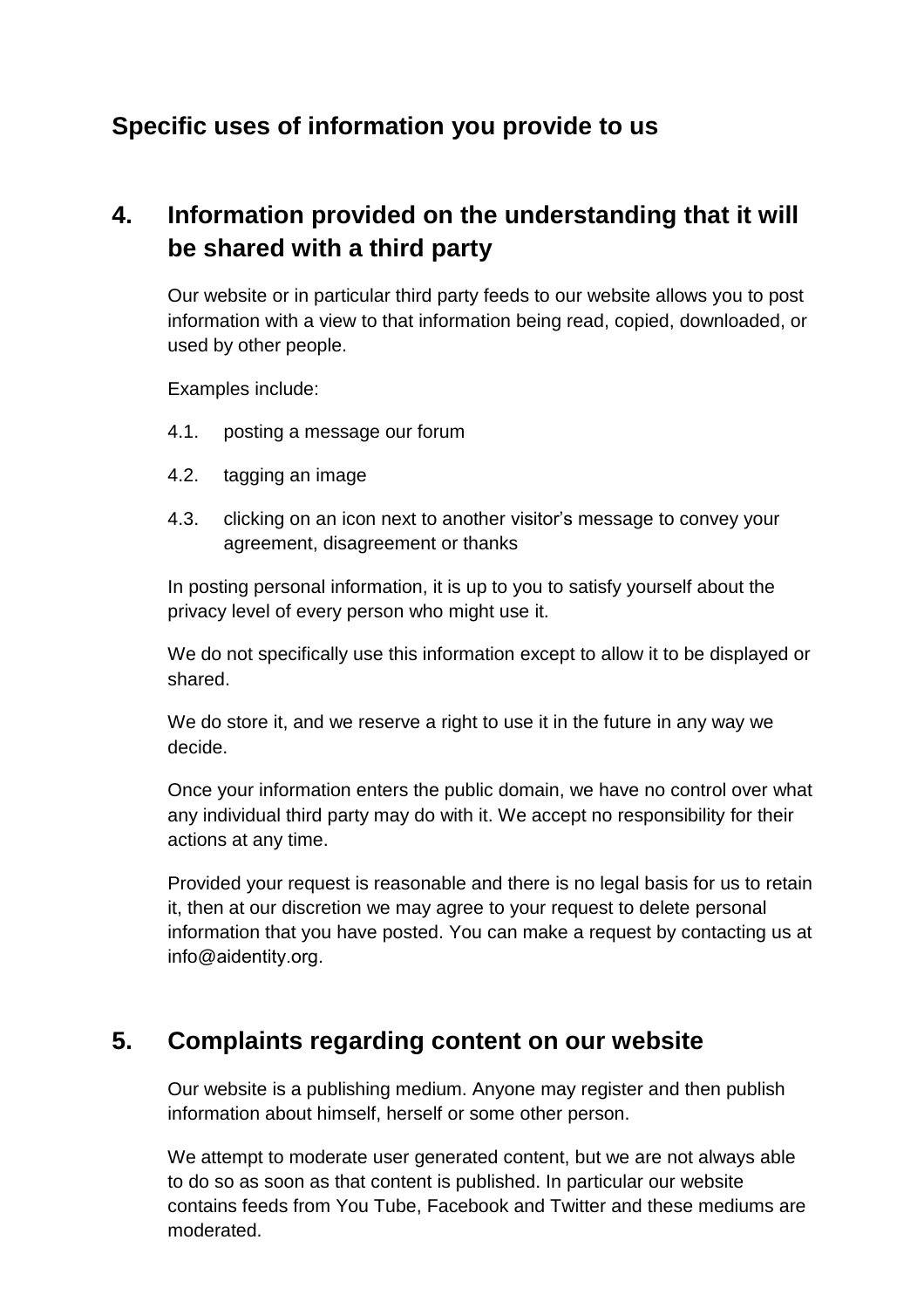If you complain about any of the content on our website, we shall investigate your complaint.

If we feel it is justified or if we believe the law requires us to do so, we shall remove the content while we investigate.

Free speech is a fundamental right, so we have to make a judgment as to whose right will be obstructed: yours, or that of the person who posted the content that offends you.

If we think your complaint is vexatious or without any basis, we shall not correspond with you about it.

## **6. Information relating to your method of payment**

We store your bank account details when you first provide them to us.

We store this payment information at your request in order to make repeat purchasing of goods and services easier next time there is a payment becoming due for an agreed service under a direct debit agreement.

We also store it to help us prevent fraud.

We take the following measures to protect your payment information:

- 6.1. We keep your bank details information on our secure servers. This in itself is not considered a risk as you're account could not be accessed just with bank details.
- 6.2. We use a 3rd party direct debit company who comply with the GDPR.
- 6.3. We do not retain any of your card details. If we take your card details remotely, we use 3rd party software to avoid the possibility of fraud. The 3rd party company complies with the GDPR.
- 6.4. Access to your payment information is restricted to authorised staff only.
- 6.5. If we ask you questions about your payment information it will be on the telephone in order generally to request that the bank account details that we hold are still valid. We will ask you for the bank account number and sort code.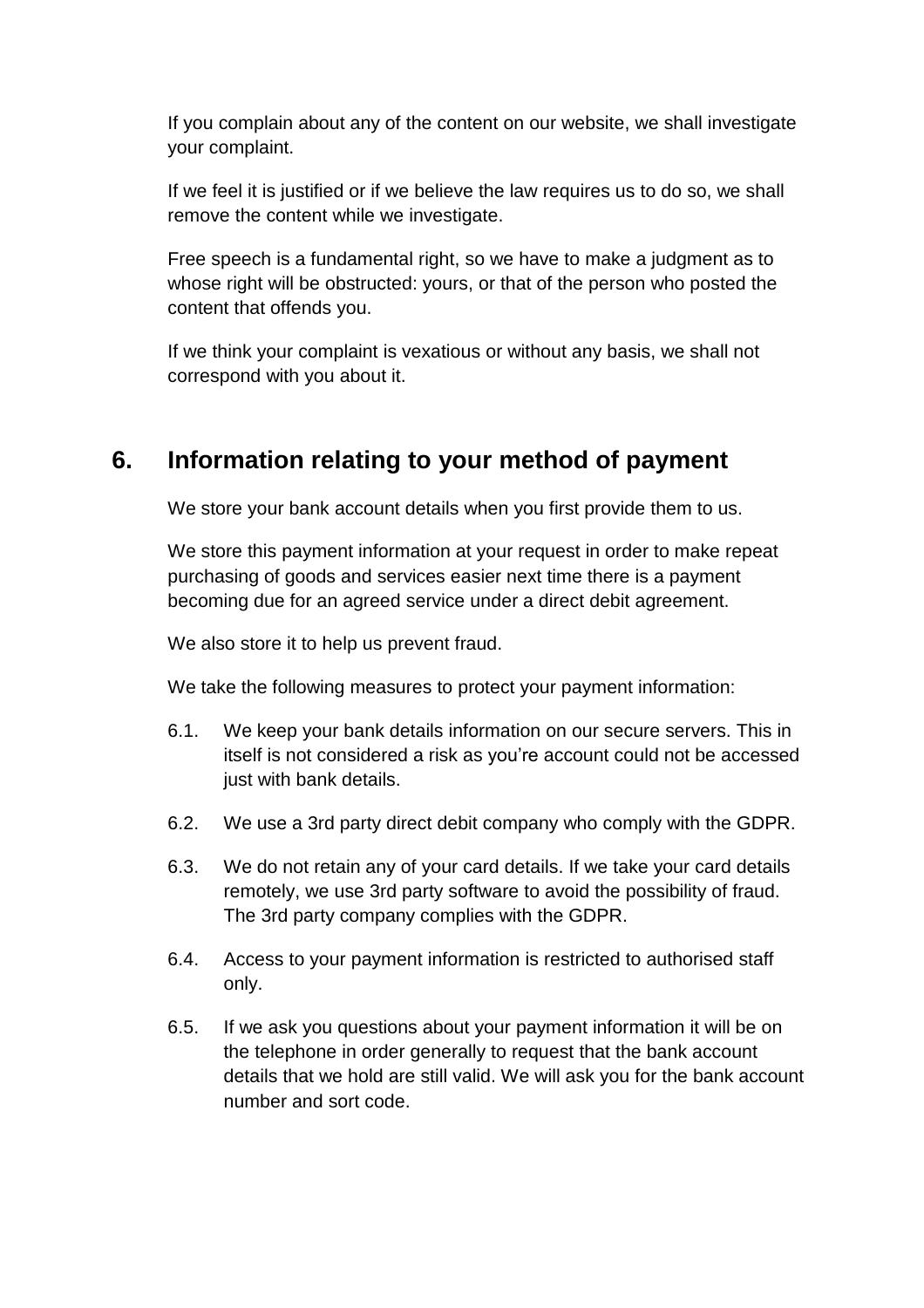## **7. Job application and employment**

If you send us information in connection with a job application, we may keep it for up to three years in case we decide to contact you at a later date.

If we employ you, we collect information about you and your work from time to time throughout the period of your employment. This information will be used only for purposes directly relevant to your employment. After your employment has ended, we will keep your file for six years before destroying or deleting it.

#### **8. Sending a message to our support team**

When you contact us, whether by telephone, through our website or by e-mail, we collect the data you have given to us in order to reply with the information you need.

We record your request and our reply in order to increase the efficiency of our business.

We keep personally identifiable information associated with your message, such as your name and email address so as to be able to track our communications with you to provide a high quality service.

## **9. Complaining**

When we receive a complaint, we record all the information you have given to us.

We use that information to resolve your complaint.

If your complaint reasonably requires us to contact some other person, we may decide to give to that other person some of the information contained in your complaint. We do this as infrequently as possible, but it is a matter for our sole discretion as to whether we do give information, and if we do, what that information is.

We may also compile statistics showing information obtained from this source to assess the level of service we provide, but not in a way that could identify you or any other person.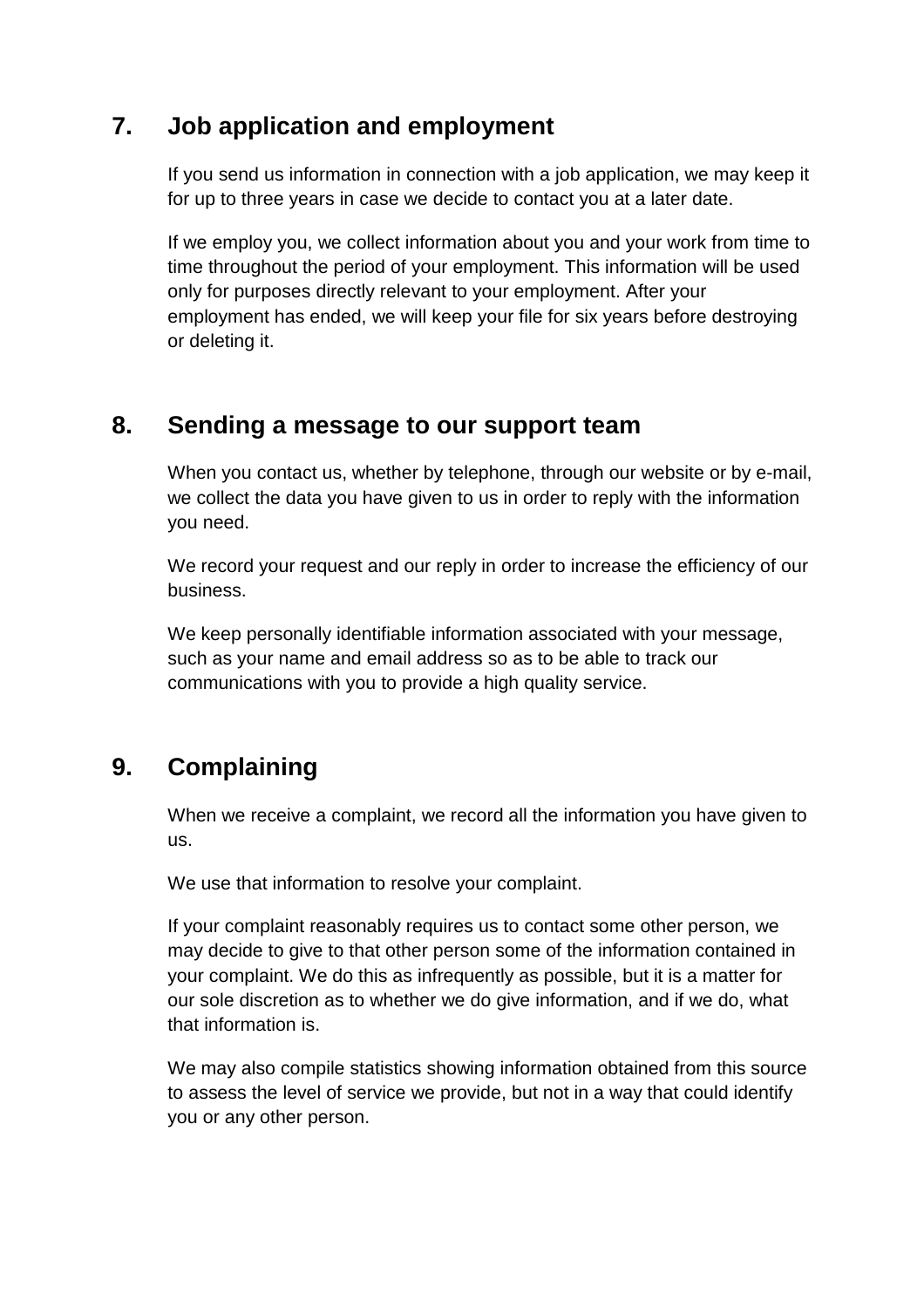#### **10. Affiliate and business partner information**

This is information given to us by you in your capacity as an affiliate of us or as a business partner.

It allows us to recognise visitors that you have referred to us, and to credit to you commission due for such referrals. It also includes information that allows us to transfer commission to you.

The information is not used for any other purpose.

We undertake to preserve the confidentiality of the information and of the terms of our relationship.

We expect any affiliate or partner to agree to reciprocate this policy.

# **Use of information we collect through automated systems when you visit our website**

#### **11. Cookies**

Cookies are small text files that are placed on your computer's hard drive by your web browser when you visit any website. They allow information gathered on one web page to be stored until it is needed for use on another, allowing a website to provide you with a personalised experience and the website owner with statistics about how you use the website so that it can be improved.

Some cookies may last for a defined period of time, such as one day or until you close your browser. Others last indefinitely.

Your web browser should allow you to delete any you choose. It also should allow you to prevent or limit their use.

Our website uses cookies. They are placed by software that operates on our servers, and by software operated by third parties whose services we use.

When you first visit our website, we ask you whether you wish us to use cookies. If you choose not to accept them, we shall not use them for your visit except to record that you have not consented to their use for any other purpose.

If choose not to use cookies or you prevent their use through your browser settings, you will not be able to use all the functionality of our website.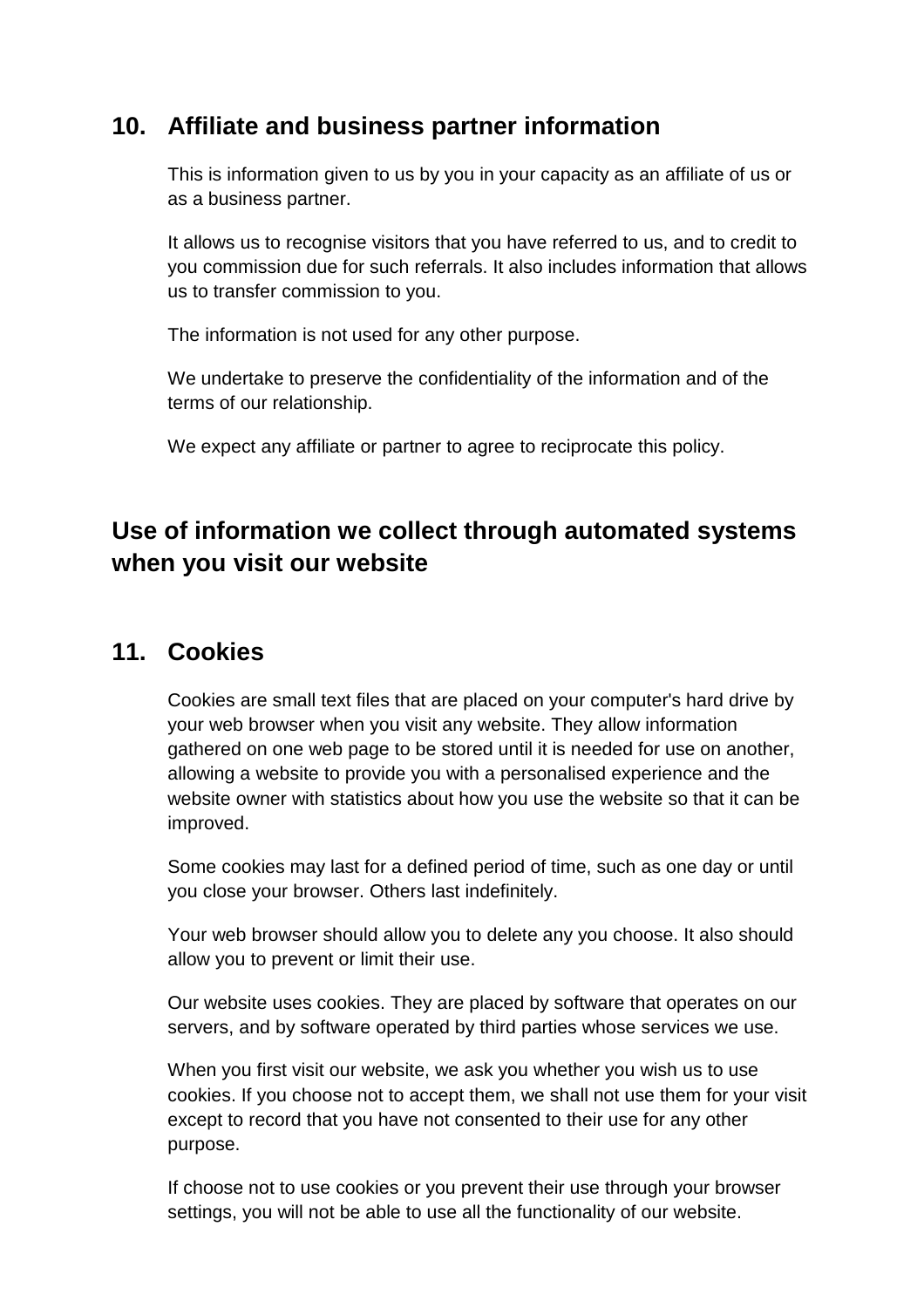We use cookies in the following ways:

- 11.1. to track how you use our website
- 11.2. to record whether you have seen specific messages we display on our website
- 11.3. to keep you signed in our site
- 11.4. to record your answers to surveys and questionnaires on our site while you complete them
- 11.5. to record the conversation thread during a live chat with our support team

## **12. Personal identifiers from your browsing activity**

Requests by your web browser to our servers for web pages and other content on our website are recorded.

We record information such as your geographical location, your Internet service provider and your IP address. We also record information about the software you are using to browse our website, such as the type of computer or device and the screen resolution.

We use this information in aggregate to assess the popularity of the webpages on our website and how we perform in providing content to you.

If combined with other information we know about you from previous visits, the data possibly could be used to identify you personally, even if you are not signed in to our website.

## **13. Our use of re-marketing**

Re-marketing involves placing a cookie on your computer when you browse our website in order to be able to serve to you an advert for our products or services when you visit some other website.

We may use a third party to provide us with re-marketing services from time to time. If so, then if you have consented to our use of cookies, you may see advertisements for our products and services on other websites.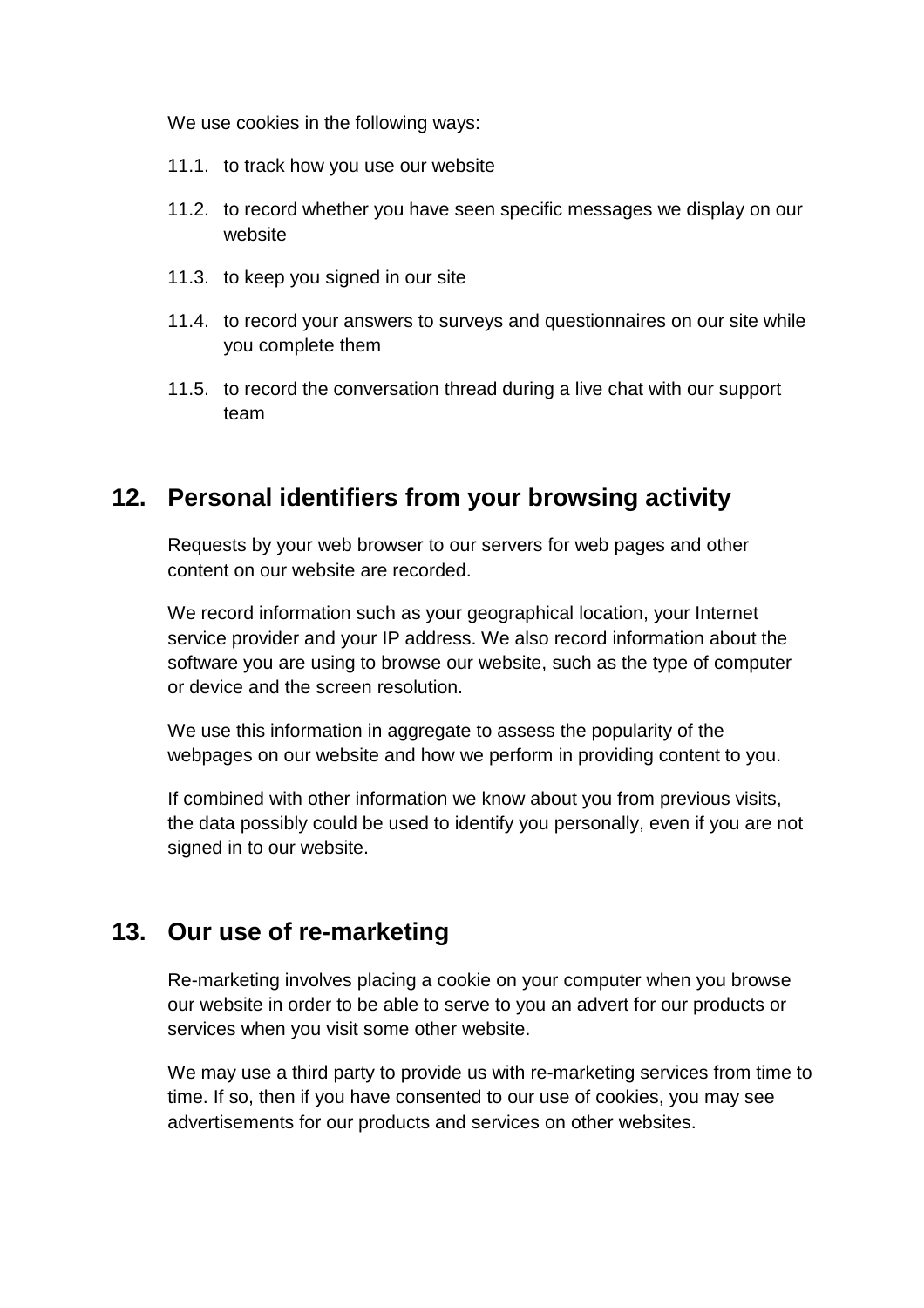# **Disclosure and sharing of your information**

## **14. Information we obtain from third parties**

Although we do not disclose your personal information to any third party (except as set out in this notice), we sometimes receive data that is indirectly made up from your personal information from third parties whose services we use.

No such information is personally identifiable to you.

#### **15. Third party advertising on our website**

Third parties may advertise on our website. In doing so, those parties, their agents or other companies working for them may use technology that automatically collects information about you when their advertisement is displayed on our website.

They may also use other technology such as cookies or JavaScript to personalise the content of, and to measure the performance of their adverts. We do not have control over these technologies or the data that these parties obtain. Accordingly, this privacy notice does not cover the information practices of these third parties.

#### **16. Credit reference**

To assist in combating fraud, we share information with credit reference agencies, so far as it relates to clients or customers who instruct their credit card issuer to cancel payment to us without having first provided an acceptable reason to us and given us the opportunity to refund their money.

# **17. Data may be processed or stored outside the European Union**

Our websites are hosted in the UK and France.

We may also use outsourced services in countries outside the European Union from time to time in other aspects of our business.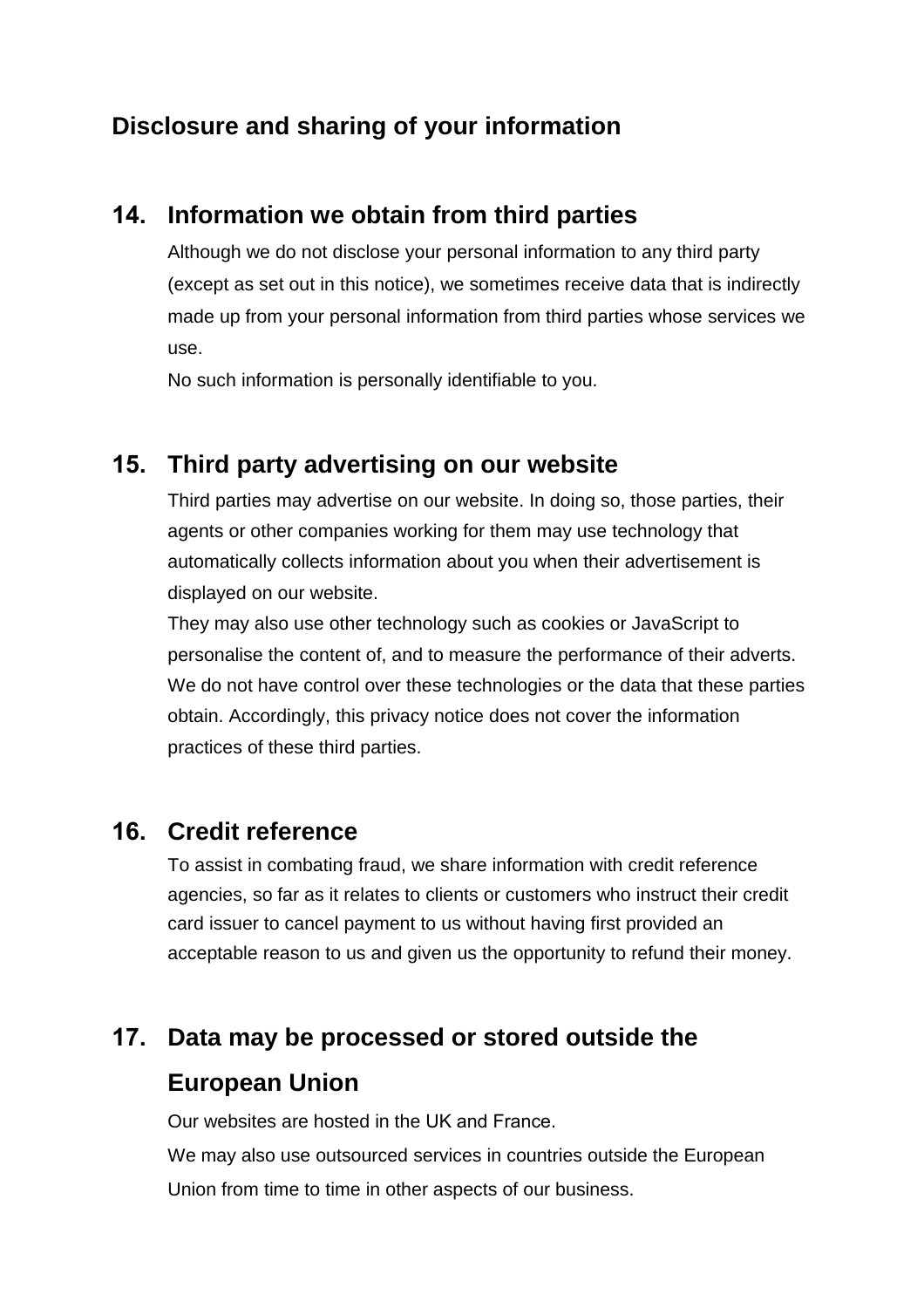Accordingly data obtained within the UK or any other country could be processed or stored outside the European Union.

We use the following safeguards with respect to data transferred outside the European Union:

17.1. Data backed up by third party suppliers are encrypted.

## **Access to your own information**

## **18. Access to your personal information**

- 18.1. At any time you may review or update personally identifiable information that we hold about you, by signing in to your account on our website, if and when that facility exists.
- 18.2. To obtain a copy of any information that is not provided on our website you may send us a request at info@aidentity.org.
- 18.3. After receiving the request, we will tell you when we expect to provide you with the information, and whether we require any fee for providing it to you.

# **19. Removal of your information**

If you wish us to remove personally identifiable information from our website

or our data storage vaults, you may contact us at info@aidentity.org.

This may limit the service we can provide to you.

## **20. Verification of your information**

When we receive any request to access, edit or delete personal identifiable information we shall first take reasonable steps to verify your identity before granting you access or otherwise taking any action. This is important to safeguard your information.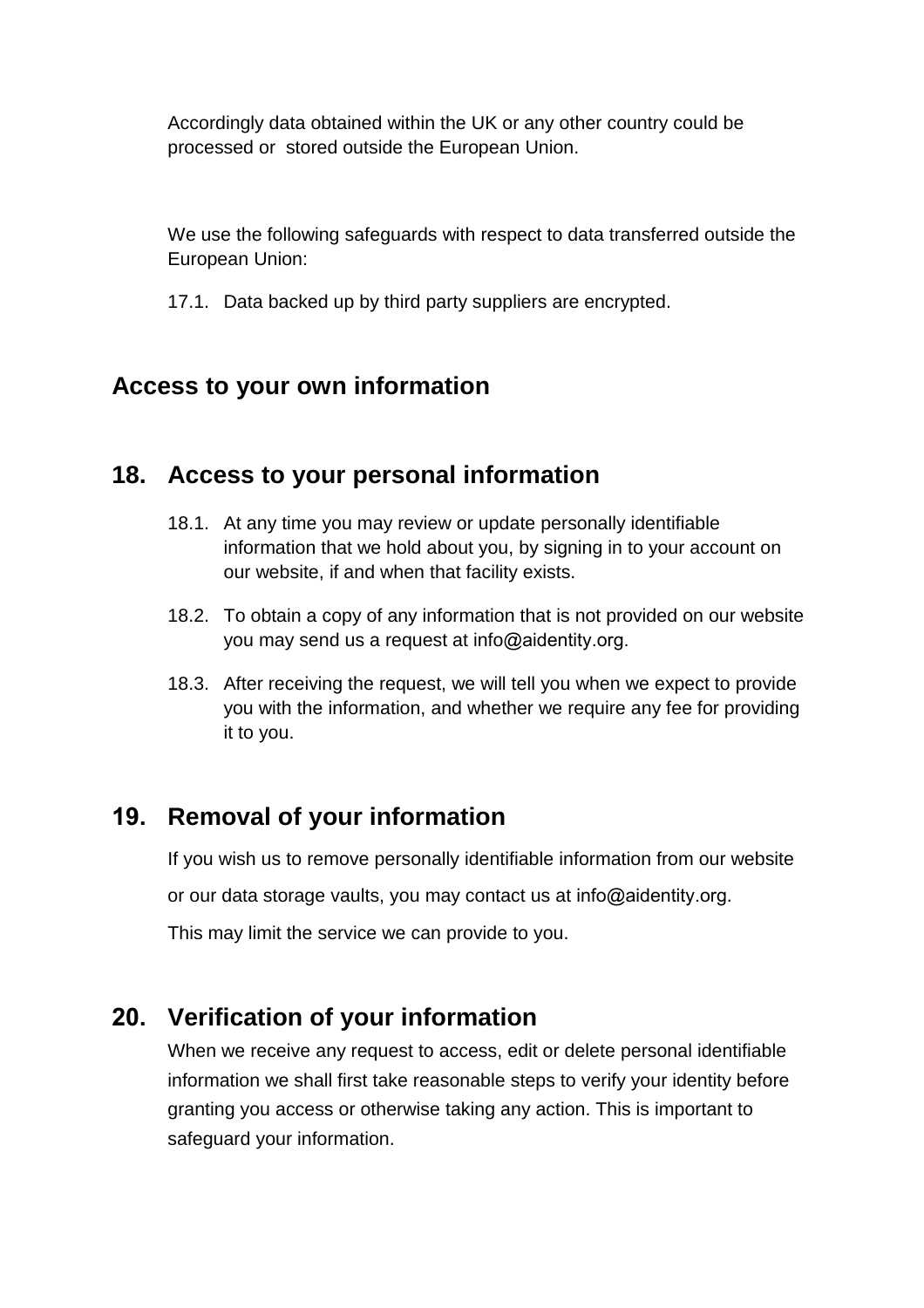#### **Other matters**

#### **21. Use of site by children**

- 21.1. We do not sell products or provide services for purchase by children, nor do we market to children.
- 21.2. If you are under 18, you may use our website only with consent from a parent or guardian

## **22. Encryption of data sent between us**

We use Secure Sockets Layer (SSL) certificates to verify our identity to your browser and to encrypt any data you give us.

Whenever information is transferred between us, you can check that it is done so using SSL by looking for a closed padlock symbol or other trust mark in your browser's URL bar or toolbar.

Personal data, where we require your approval, will be held on secure accounts where you will be able to access the data using a username and password. When you access the account you will be forced to change your password to one of your choosing.

## **23. How you can complain**

- 23.1. If you are not happy with our privacy policy or if have any complaint then you should tell us by email. Our address is info@aidentity.org.
- 23.2. If a dispute is not settled then we hope you will agree to attempt to resolve it by engaging in good faith with us in a process of mediation or arbitration.
- 23.3. If you are in any way dissatisfied about how we process your personal information, you have a right to lodge a complaint with the Information Commissioner's Office. This can be done at <https://ico.org.uk/concerns/>

## **24. Retention period for personal data**

Except as otherwise mentioned in this privacy notice, we keep your personal information only for as long as required by us: